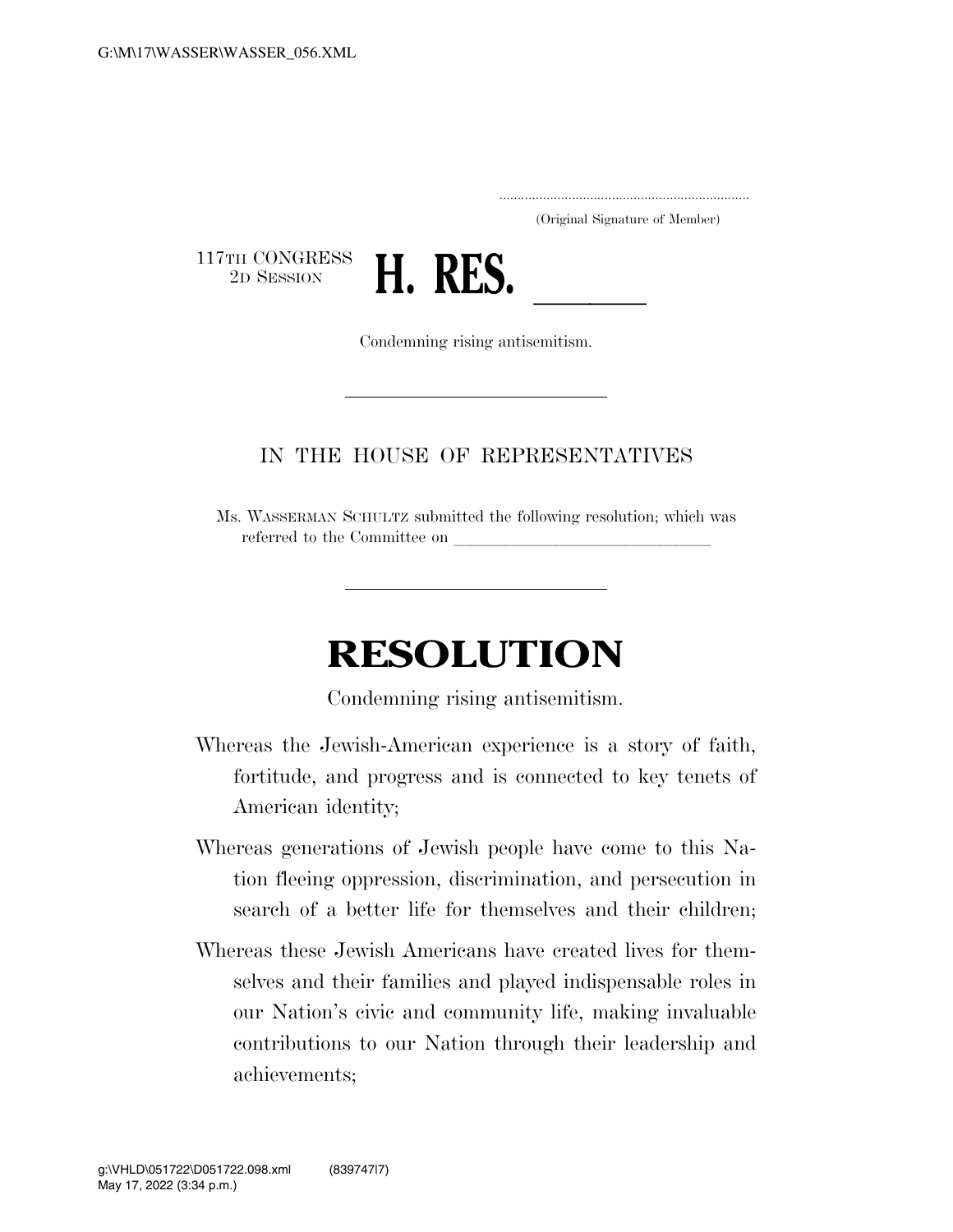- Whereas, on August 21, 1790, President George Washington sent a letter to the Hebrew Congregation of Newport, Rhode Island, expressing that the newly formed United States would be a Nation that ''gives to bigotry no sanction, to persecution no assistance'' and that the Jewish people should ''dwell in this land [and] continue to merit and enjoy the good will of the other inhabitants . . . and there shall be none to make him afraid.'';
- Whereas we should acknowledge and celebrate the crucial contributions that Jewish Americans have made to our collective struggle for a more just and fair society, leading movements for justice and equality, and working to ensure opportunities for all;
- Whereas alongside this narrative of achievement and opportunity, there is also a history, far older than the Nation itself, of racism, bigotry, and other forms of prejudice manifesting in the scourge of antisemitism;
- Whereas antisemitism is an insidious form of prejudice stretching back millennia that attacks the humanity of the Jewish people and has led to violence, destruction of lives and communities, and genocide;
- Whereas conspiracy theories that Jews are uniquely evil and influential has led to mass killings of Jews throughout time, including the poisonous Nazi ideology that resulted in the murder of 6,000,000 Jews, including 1,500,000 Jewish children, and millions of other victims of the Nazis in Europe;
- Whereas over the course of the past decade, Holocaust distortion and denial has grown in intensity;
- Whereas a 2020 survey of all 50 States in the United States on Holocaust knowledge among Millennials and Gen Z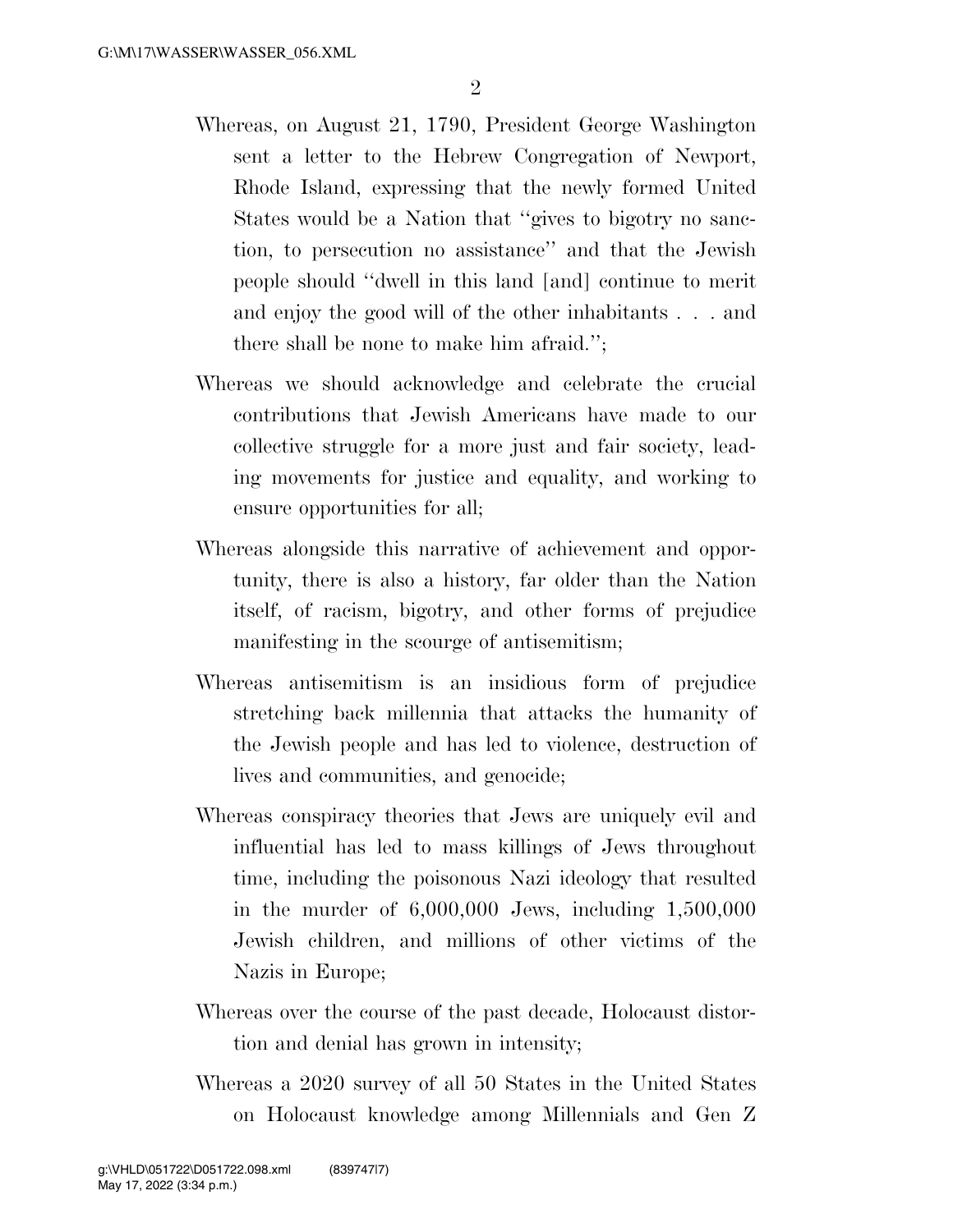conducted by the Conference on Jewish Material Claims Against Germany (Claims Conference), found a clear lack of awareness of key historical facts; 63 percent of respondents did not know that 6,000,000 Jews were murdered during the Holocaust and 36 percent thought that ''two million or fewer Jews'' were killed;

- Whereas there is a documented and dangerous rise of antisemitism globally and in the United States, where Jews are increasingly affected by the grotesque spread of misinformation and lies including blame for the spread of COVID–19, false claims including the control of the media and the financial system, accusations of dual loyalty, and a multitude of negative stereotypes;
- Whereas the American Jewish Committee (AJC)'s 2021 State of Antisemitism in America report, a survey of American Jews and the general public's perceptions of antisemitism, revealed 24 percent of American Jews have been personally targeted by antisemitism in the past 12 months, 4 in 10 American Jews changed their behavior at least once out of fear of antisemitism, 90 percent believe antisemitism is a problem in the United States, and 82 percent feel it has increased in the past 5 years;
- Whereas according to the Federal Bureau of Investigation, Jews were the target of 55 percent of all religiously motivated hate crimes in 2020, despite accounting for no more than 2 percent of the United States population;
- Whereas the Anti-Defamation League (ADL)'s 2021 Audit of Antisemitic Incidents in the United States recorded 2,717 acts of assault, vandalism, and harassment this past year alone, an average of more than 7 incidents per day; a 34 percent increase from 2020 and the highest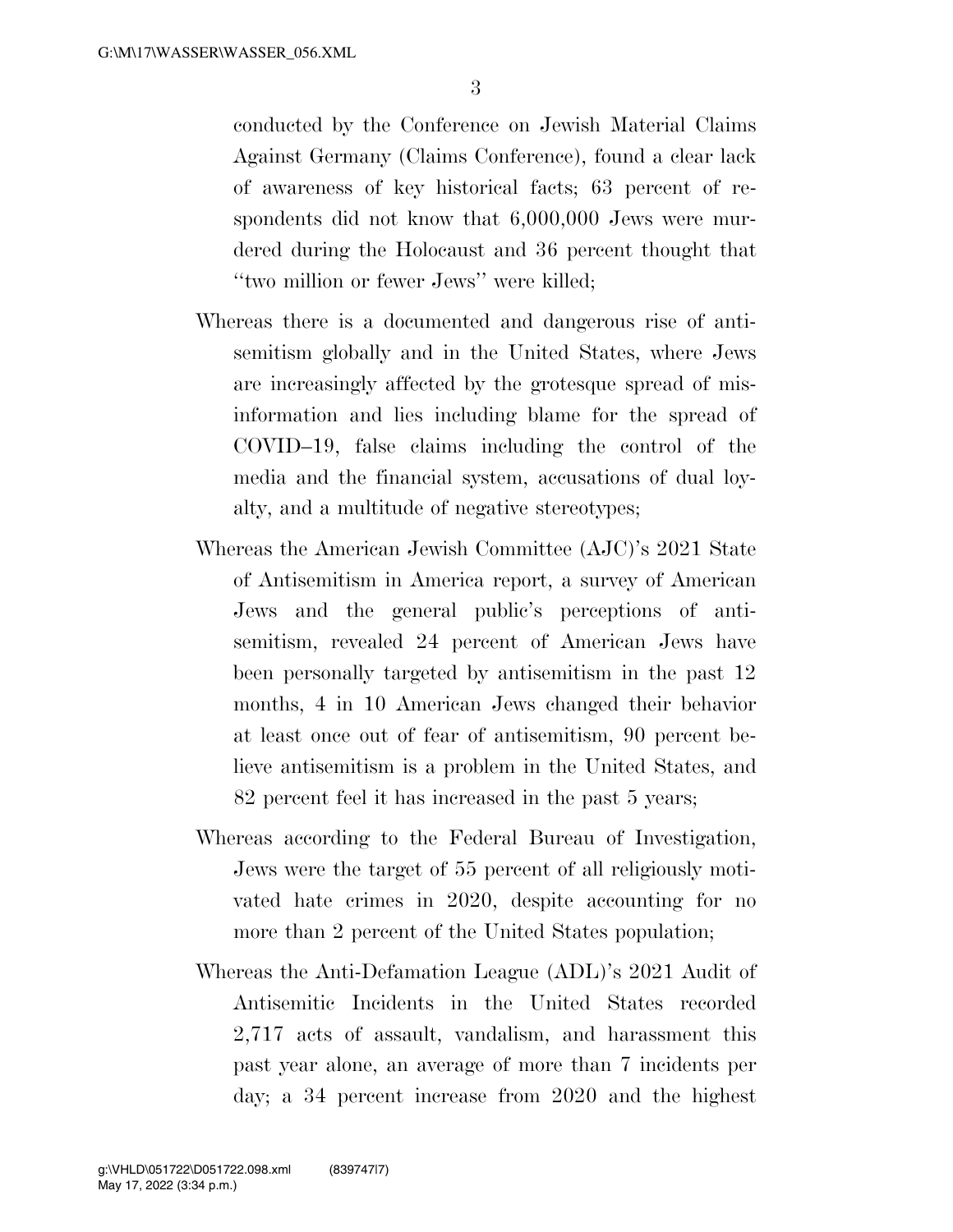year on record since ADL began tracking antisemitic incidents in 1979;

- Whereas 525 antisemitic incidents took place at Jewish institutions, an increase of 61 percent from data collected in 2020;
- Whereas antisemitic assaults increased by 167 percent in 2021 compared to the previous year and assaults in 2021 were 138 percent higher than the rolling 5-year average of antisemitic assaults;
- Whereas there was a substantial surge of antisemitic incidents in the United States in May 2021, 387 incidents were reported, a 141 percent increase in reports of antisemitic incidents compared to May 2020; Jewish individuals were violently attacked in major cities including New York and Los Angeles;
- Whereas the use of antisemitic language, conspiracy theories, and hatred has increased on multiple social media platforms—from Facebook and Instagram to Twitter and TikTok–including tropes about Jewish control and messages praising Hitler and demonizing all Jews;
- Whereas a recent example of the violent antisemitism took place on Saturday, January 15, 2022, when, during religious services at Congregation Beth Israel, a terrorist held 4 people, including a rabbi, hostage at gunpoint for 11 hours;
- Whereas police departments in a number of American cities, including New York and Los Angeles, have said that they are stepping up patrols at synagogues and other locations associated with the Jewish community following the hostage situation;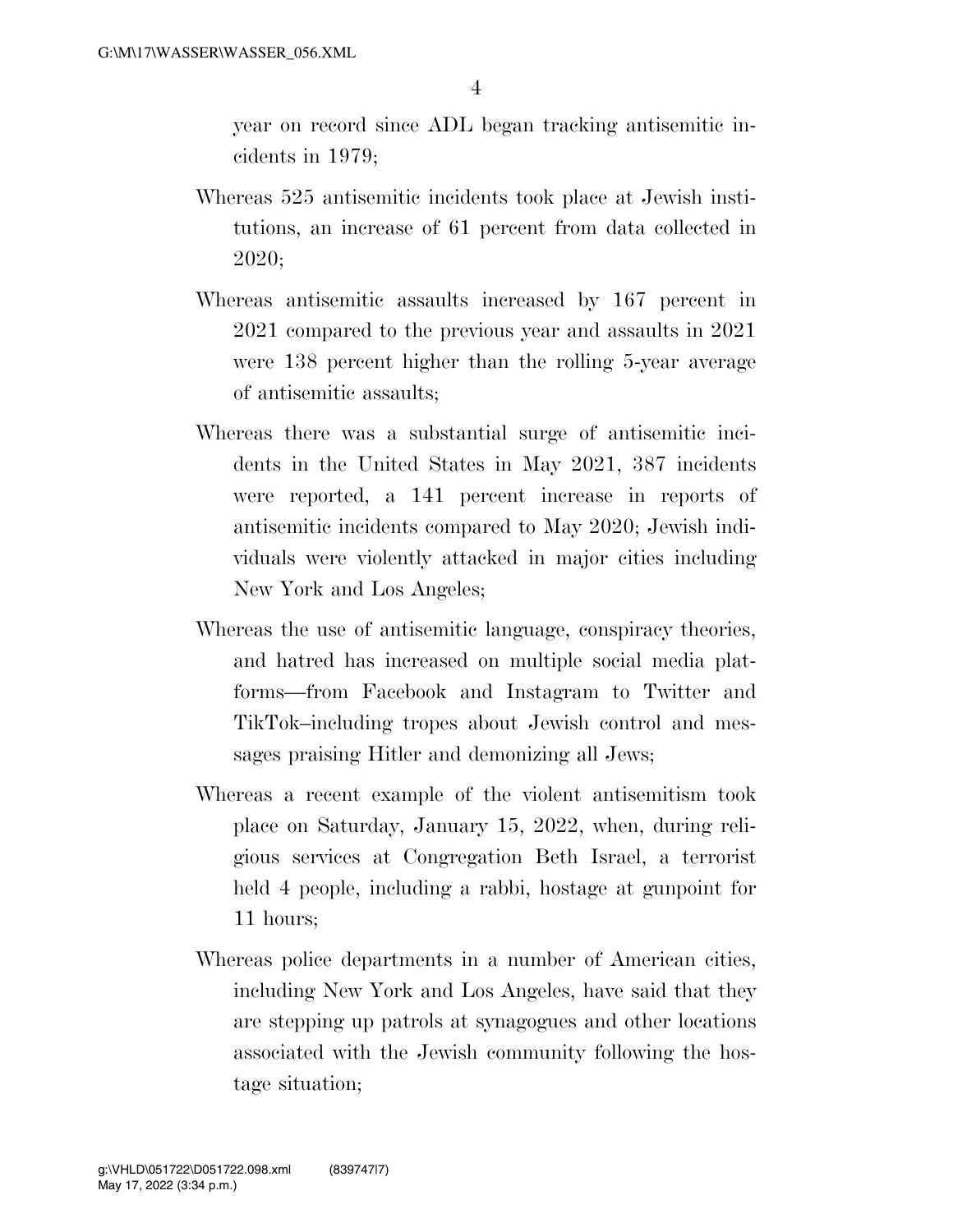- Whereas there are regular acts of antisemitic vandalism against synagogues and Jewish schools in the United States and numerous nonlethal attacks on American Jews, leaving many Jews feeling increasingly unsafe in public spaces and houses of worship;
- Whereas AJC's 2021 State of Antisemitism in America report revealed 56 percent of respondents' religious institutions increased security since the Tree of Life synagogue shooting; and
- Whereas the rise in antisemitism is part of the larger trend of the rise of hate-filled movements that are targeting marginalized communities here in the United States: Now, therefore, be it
	- 1 *Resolved,* That the House of Representatives—
- 2 (1) calls on elected officials, faith leaders, and 3 civil society leaders to use their bully pulpit to con-4 demn and combat any and all manifestations of anti-5 semitism;
- 6 (2) calls on elected officials to condemn and 7 combat any and all denials and distortions of the 8 Holocaust and to promote Holocaust and anti-9 semitism education;
- 10 (3) calls for amplifying and ensuring United 11 States leadership to fight global antisemitism, work-12 ing with the Department of State's Special Envoy to 13 Monitor and Combat Antisemitism and intensifying 14 cooperation with international governments and par-15 liaments around the world;